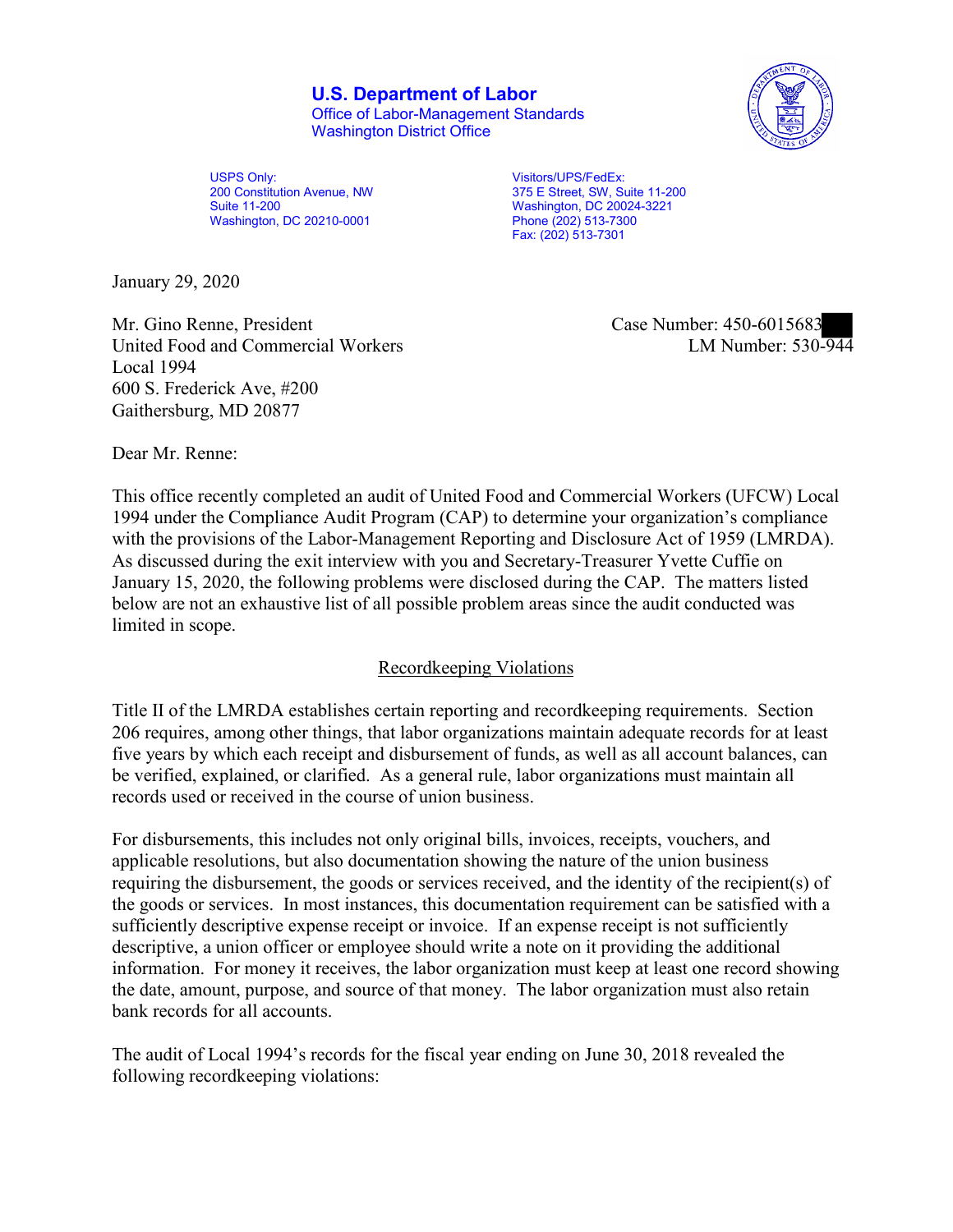Page 2 of 4 Mr. Gino Renne January 29, 2020

# 1. General Reimbursed and Credit Card Expenses

Local 1994 did not retain adequate documentation for reimbursed expenses and credit card expenses.

 disbursements. The president and treasurer (or corresponding principal officers) of your As noted above, labor organizations must retain original receipts, bills, and vouchers for all union, who are required to sign your union's LM report, are responsible for properly maintaining union records.

### 2. Meal Expenses

 charges. Union records of meal expenses must include written explanations of the union charges. Also, the records retained must identify the names of the restaurants where the officers or employees incurred meal expenses. Local 1994 records of meal expenses did not always include written explanations of the union business conducted or the names and titles of the persons incurring the restaurant business conducted and the full names and titles of all persons who incurred the restaurant

Based on your assurance that Local 1994 will retain adequate documentation in the future, OLMS will take no further enforcement action at this time regarding the above violations.

# Reporting Violations

 The audit disclosed violations of LMRDA Section 201(b), which requires labor organizations to file annual financial reports accurately disclosing their financial condition and operations. The Labor Organization Annual Report (Form LM-2) filed by Local 1994 for the fiscal year ending June 30, 2018, was deficient in the following areas:

1. Disbursements to Officers and Employees

 to Employees). For example, some of the disbursements on the American Express credit card were not reported in Schedule 11 or Schedule 12. It appears that the local erroneously Local 1994 did not include some reimbursements or payments to officers and employees in Schedule 11 (All Officers and Disbursements to Officers) and Schedule 12 (Disbursements reported these payments in Schedules 15 through 19.

 The union must report in Column F of Schedules 11 and 12 (Disbursements for Official they incurred while conducting union business. In addition, the union must report in Column F of Schedules 11 and 12 indirect disbursements made to another party (such as a personnel incur for transportation by public carrier (such as an airline) and for temporary Business) direct disbursements to officers and employees for reimbursement of expenses credit card company) for business expenses union personnel incur. However, the union must report in Schedules 15 through 19 indirect disbursements for business expenses union lodging expenses while traveling on union business. The union must report in Column G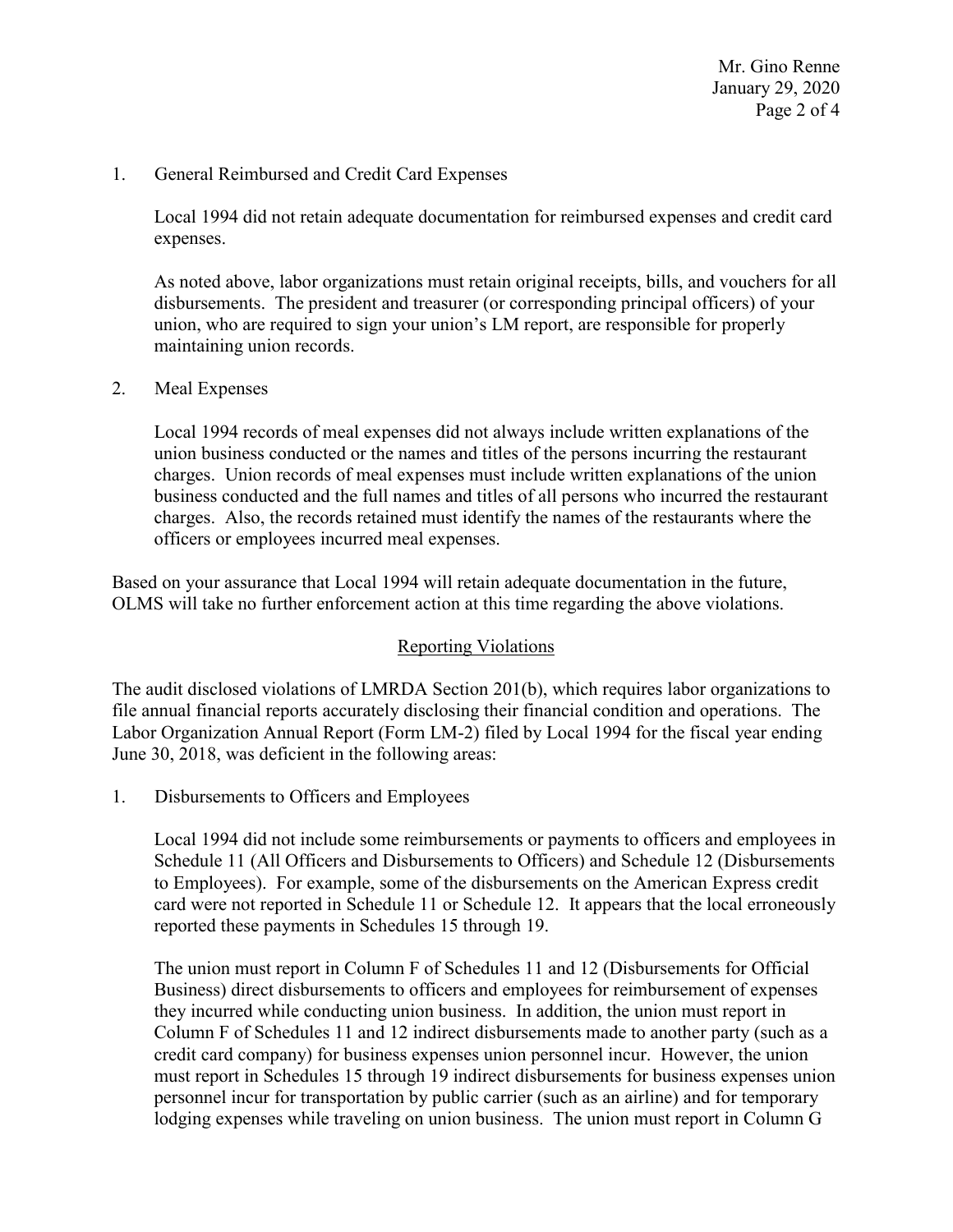(Other Disbursements) of Schedules 11 and 12 any direct or indirect disbursements to union personnel for expenses not necessary for conducting union business.

2. Automobile Expenses

Local 1994 did not include in the amounts reported in Schedule 11 (All Officers and Disbursements to Officers) and Schedule 12 (Disbursements to Employees) disbursements for the operation and maintenance of union automobiles.

The LM-2 instructions provide two methods for reporting automobile-related expenses. The union must report in Schedules 11 and 12 direct and indirect disbursements for the operation and maintenance of union owned or leased vehicles and the operation and maintenance of vehicles owned by union personnel (including gasoline, repairs, and insurance). The union may divide the expenses and report them in Columns F and G based on miles driven for union business (supported by mileage logs) compared with miles driven for personal use.

Alternatively, rather than allocating the expenses between Columns F and G, if 50 percent or more of an officer's or an employee's use of a vehicle was for official business, the union may report all of the expenses relative to the vehicle assigned to the officer or employee in Column F of Schedule 11 or 12 with an explanation in Item 69 (Additional Information) that the officer or employee used the vehicle part of the time for personal business. Similarly, if a vehicle assigned to an officer or employee was used less than 50 percent of the time for business, all of the expenses relative to that vehicle may be reported in Column G with an explanation in Item 69 that the officer or employee used the vehicle partly for official business.

to be sure it is complete and accurate.<br>Other Issues Local 1994 must file an amended Form LM-2 for the fiscal year ending June 30, 2018, to correct the deficient items discussed above. The report must be filed electronically using the Electronic Forms System (EFS) available on the OLMS website at<www.olms.dol.gov>. The amended Form LM-2 must be filed no later than February 21, 2020. Before filing, review the report thoroughly

Use of Signature Stamp

 president and secretary-treasurer. The two signature requirement is an effective internal control of union funds. Its purpose is to attest to the authenticity of a completed document already signed. However, the use of a signature stamp does not attest to the authenticity of recommends that Local 1994 review these procedures to improve internal control of union During the audit, Local 1994 advised that it maintains a signature stamp for the president and secretary-treasurer. Local 1994 policy requires that all checks be signed by the the completed check and negates the purpose of the two signature requirement. OLMS funds.